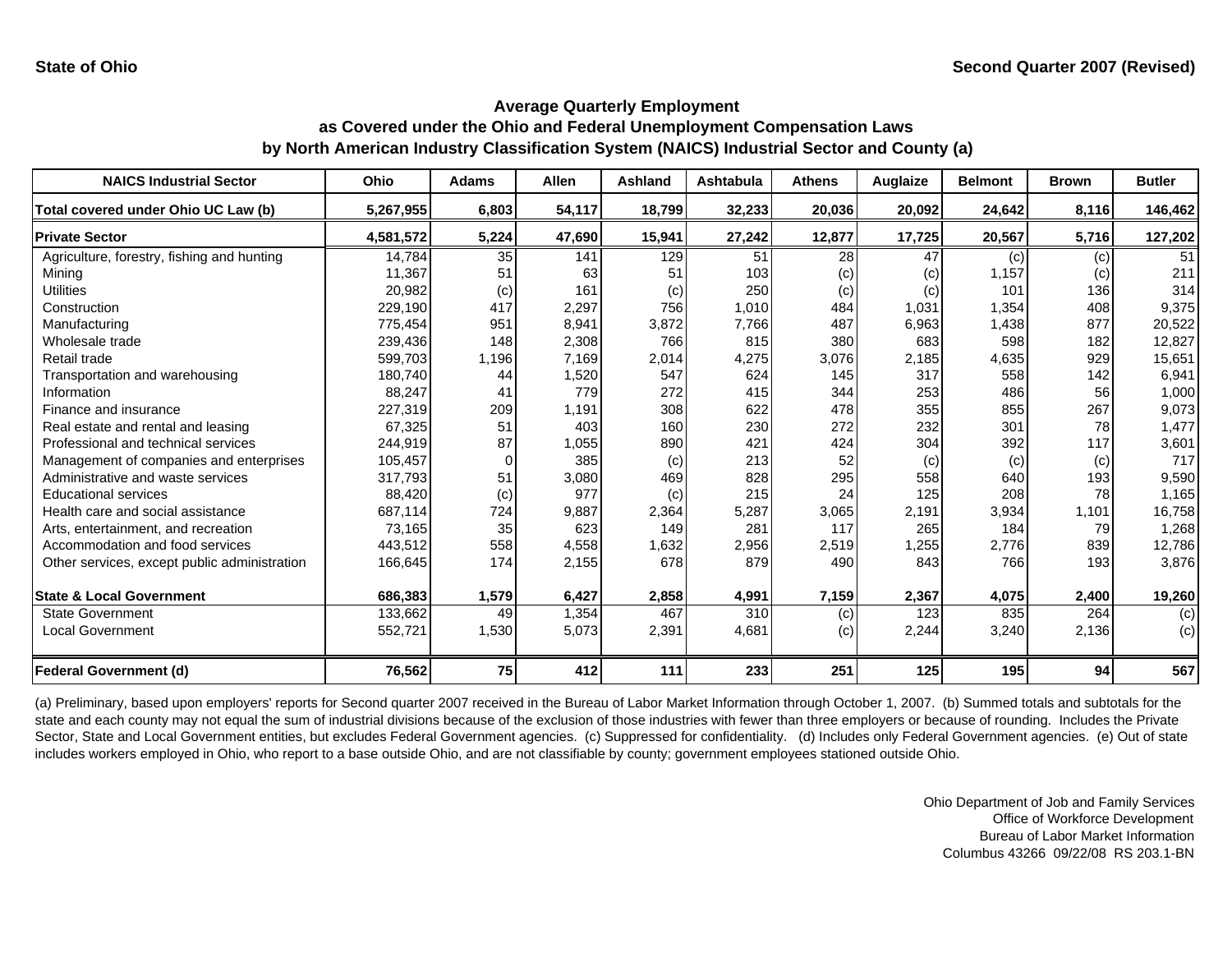| <b>NAICS Industrial Sector</b>               | Carroll | Champaign | Clark  | <b>Clermont</b> | <b>Clinton</b> | Columbiana | Coshocton | Crawford | Cuyahoga | <b>Darke</b> |
|----------------------------------------------|---------|-----------|--------|-----------------|----------------|------------|-----------|----------|----------|--------------|
| Total covered under Ohio UC Law (b)          | 6,251   | 10,963    | 50,874 | 57,997          | 26,913         | 31,857     | 11,927    | 14,968   | 734,810  | 18,265       |
| <b>Private Sector</b>                        | 5,149   | 8,882     | 43,997 | 50,439          | 23,689         | 27,338     | 10,291    | 13,024   | 648,339  | 15,983       |
| Agriculture, forestry, fishing and hunting   | 34      | 81        | 711    | (c)             | 25             | 124        | 84        | 185      | 331      | 596          |
| Minina                                       | (c)     | (c)       | (c)    | (c)             | (c)            | 231        | 146       | (c)      | 324      | (c)          |
| <b>Utilities</b>                             | (c)     | (c)       | 124    | 555             | (c)            | 116        | 404       | (c)      | 1,549    | 40           |
| Construction                                 | 255     | 322       | 1,462  | 3,621           | 311            | 1,290      | 306       | 402      | 24,950   | 1,000        |
| Manufacturing                                | 1,515   | 3,327     | 7,559  | 6,626           | 4,216          | 6,538      | 3,143     | 4,774    | 82,311   | 4,214        |
| Wholesale trade                              | 199     | 278       | 1,971  | 2,430           | 788            | 1,065      | 195       | 556      | 40,287   | 713          |
| Retail trade                                 | 859     | 1,277     | 6,518  | 10,345          | 1,865          | 4,249      | 1,227     | 1,363    | 67,295   | 2,055        |
| Transportation and warehousing               | 248     | 144       | 2,131  | 1,405           | 10,879         | 1,023      | 355       | 193      | 22,495   | 957          |
| Information                                  | 41      | 96        | 327    | 1,258           | 258            | 153        | 95        | 83       | 15,593   | 137          |
| Finance and insurance                        | 69      | 232       | 2,490  | 3,620           | 621            | 820        | 278       | 624      | 48.115   | 644          |
| Real estate and rental and leasing           | 64      | 107       | 532    | 864             | 216            | 250        | 65        | 95       | 13,172   | 142          |
| Professional and technical services          | 69      | 157       | 997    | 2,357           | 174            | 562        | 166       | 414      | 45,810   | 479          |
| Management of companies and enterprises      | (c)     | (c)       | (c)    | 338             | 150            | 124        | 30        | (c)      | 18,176   | (c)          |
| Administrative and waste services            | 100     | 318       | 1,888  | 2,419           | 857            | 1,582      | 770       | 215      | 47,872   | 772          |
| <b>Educational services</b>                  | (c)     | (c)       | 799    | 446             | (c)            | 213        | 38        | (c)      | 19,828   | 49           |
| Health care and social assistance            | 703     | 874       | 8,222  | 5,234           | 970            | 5,057      | 1,847     | 2,129    | 112,596  | 2,083        |
| Arts, entertainment, and recreation          | 127     | 129       | 474    | 875             | 110            | 278        | 150       | 74       | 10,408   | 279          |
| Accommodation and food services              | 535     | 950       | 4,791  | 6,025           | 1,483          | 2,616      | 657       | 1,247    | 54,502   | 1,150        |
| Other services, except public administration | 224     | 348       | 2,065  | 1,959           | 409            | 1,046      | 335       | 465      | 22,724   | 663          |
|                                              |         |           |        |                 |                |            |           |          |          |              |
| <b>State &amp; Local Government</b>          | 1,102   | 2,081     | 6,876  | 7,558           | 3,224          | 4,519      | 1,637     | 1,944    | 86,471   | 2,282        |
| <b>State Government</b>                      | 35      | 75        | 243    | 644             | 137            | 338        | 51        | 106      | 5,051    | 46           |
| <b>Local Government</b>                      | 1,067   | 2,006     | 6,633  | 6,914           | 3,087          | 4,181      | 1,586     | 1,838    | 81,420   | 2,236        |
| <b>Federal Government (d)</b>                | 50      | 77        | 638    | 356             | 174            | 584        | 96        | 79       | 16,272   | 116          |

(a) Preliminary, based upon employers' reports for Second quarter 2007 received in the Bureau of Labor Market Information through October 1, 2007. (b) Summed totals and subtotals for the state and each county may not equal the sum of industrial divisions because of the exclusion of those industries with fewer than three employers or because of rounding. Includes the Private Sector, State and Local Government entities, but excludes Federal Government agencies. (c) Suppressed for confidentiality. (d) Includes only Federal Government agencies. (e) Out of state includes workers employed in Ohio, who report to a base outside Ohio, and are not classifiable by county; government employees stationed outside Ohio.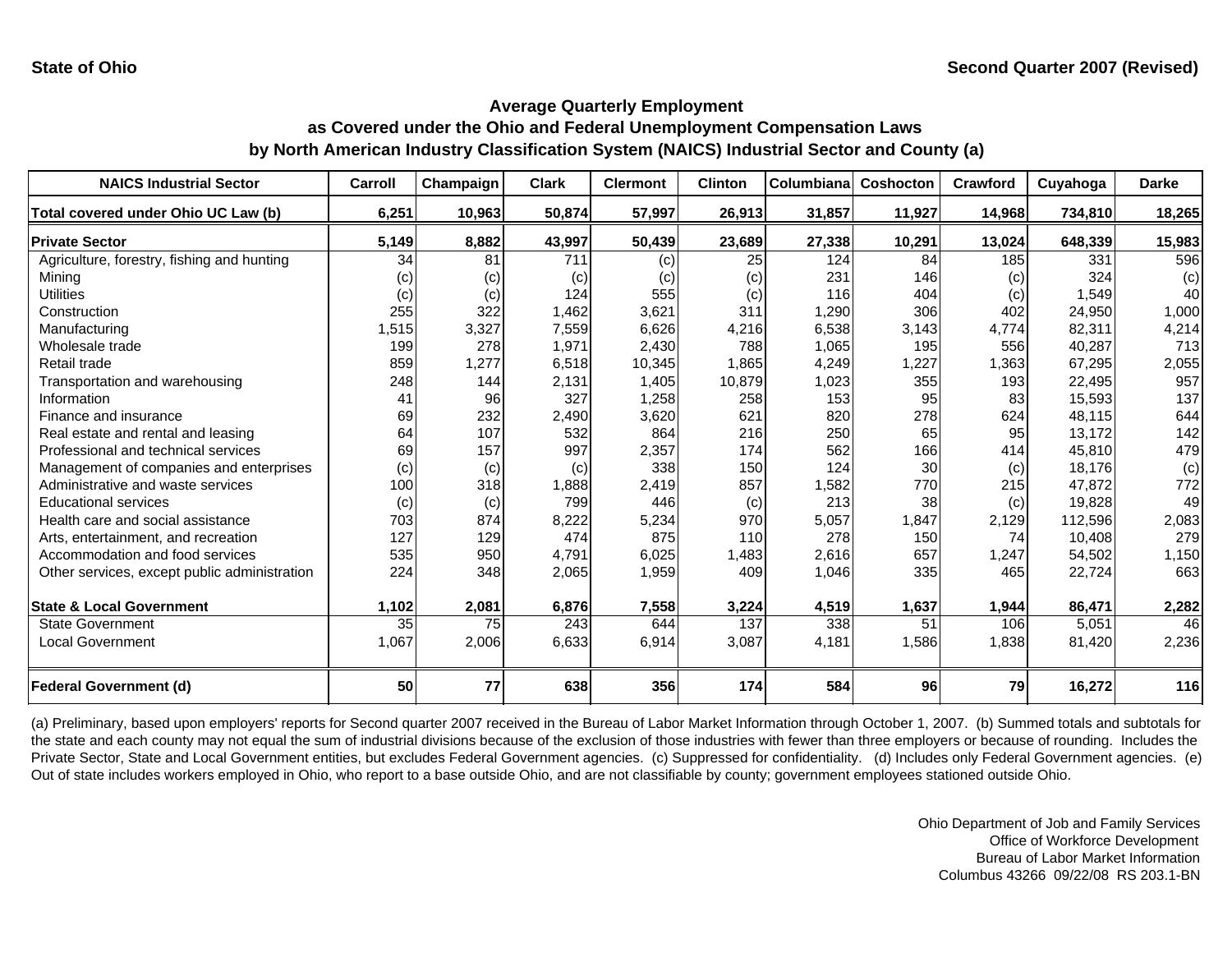| <b>NAICS Industrial Sector</b>               | <b>Defiance</b> | <b>Delaware</b> | Erie   | <b>Fairfield</b> | <b>Fayette</b> | <b>Franklin</b> | <b>Fulton</b> | <b>Gallia</b> | Geauga | Greene          |
|----------------------------------------------|-----------------|-----------------|--------|------------------|----------------|-----------------|---------------|---------------|--------|-----------------|
| Total covered under Ohio UC Law (b)          | 17,117          | 67,691          | 39,017 | 39,782           | 11,628         | 678,042         | 20,993        | 12,170        | 35,005 | 57,656          |
| <b>Private Sector</b>                        | 15,097          | 59,734          | 33,728 | 31,740           | 9,973          | 578,102         | 18,224        | 10,146        | 30,960 | 48,260          |
| Agriculture, forestry, fishing and hunting   | 32              | 277             | 289    | 29               | 15             | 369             | 244           | 46            | 293    | 80 <sup>1</sup> |
| Mining                                       | <sup>0</sup>    | 104             | (c)    | 17               | (c)            | 236             |               | (c)           | 75     | (c)             |
| <b>Utilities</b>                             | 26              | 131             | (c)    | 201              | (c)            | 2,618           | (c)           | 814           |        | (c)             |
| Construction                                 | 484             | 3,080           | 1,153  | 2,216            | 323            | 25,917          | 980           | 739           | 2,339  | 1,940           |
| Manufacturing                                | 4,801           | 5,518           | 6,071  | 5,355            | 2,417          | 41,513          | 8,381         | 639           | 9,242  | 3,755           |
| Wholesale trade                              | 540             | 2,425           | 1,530  | 929              | 545            | 29,623          | 859           | 220           | 2,023  | 1,292           |
| Retail trade                                 | 2,716           | 9,972           | 4,982  | 6,308            | 2,455          | 71,781          | 1,669         | 1,506         | 4,289  | 10,115          |
| Transportation and warehousing               | 363             | 1,885           | 776    | 387              | (c)            | 38,508          | 316           | 248           | 536    | 672             |
| Information                                  | 305             | 1,221           | 415    | 350              | 58             | 16,147          | 128           | 93            | 160    | 1,539           |
| Finance and insurance                        | 686             | 4,472           | 603    | 938              | 423            | 48,241          | 413           | 391           | 726    | 1,845           |
| Real estate and rental and leasing           | 88              | 868             | 281    | 481              | 88             | 12,299          | 131           | 75            | 323    | 525             |
| Professional and technical services          | 209             | 9,544           | 648    | 1,067            | 139            | 43,698          | 257           | 96            | 972    | 6,756           |
| Management of companies and enterprises      | 101             | 554             | 49     | 204              | $\Omega$       | 18,221          | (c)           | $\Omega$      | 224    | 235             |
| Administrative and waste services            | 468             | 2,309           | 1,384  | 2,735            | 225            | 53,476          | 681           | 325           | 1,935  | 3,274           |
| <b>Educational services</b>                  | 217             | 1,217           | (c)    | 311              | $\Omega$       | 11,123          | (c)           | (c)           | 580    | 1,803           |
| Health care and social assistance            | 2,003           | 4,577           | 4,751  | 3,813            | 930            | 75,857          | 1,980         | 3.116         | 2,867  | 5,221           |
| Arts, entertainment, and recreation          | 106             | 2,177           | 3,473  | 432              | 43             | 7,961           | 433           | 48            | 681    | 679             |
| Accommodation and food services              | 1,390           | 7,563           | 5,992  | 4,567            | 1,070          | 58,479          | 1,143         | 972           | 2,564  | 7,216           |
| Other services, except public administration | 561             | 1,839           | 904    | 1,399            | 255            | 22,035          | 446           | 364           | 1,131  | 1,188           |
| <b>State &amp; Local Government</b>          | 2,020           | 7,957           | 5,289  | 8,041            | 1,655          | 99,940          | 2,769         | 2,024         | 4,046  | 9,397           |
| <b>State Government</b>                      | 122             | 1,288           | 1,141  | 767              | 52             | 49,336          | 151           | (c)           | 216    | 3,083           |
| <b>Local Government</b>                      | 1,898           | 6,669           | 4,148  | 7,274            | 1,603          | 50,604          | 2,618         | (c)           | 3,830  | 6,314           |
|                                              |                 |                 |        |                  |                |                 |               |               |        |                 |
| <b>Federal Government (d)</b>                | 110             | 260             | 211    | 257              | <b>60</b>      | 11,867          | 95            | 94            | 134    | 11,717          |

(a) Preliminary, based upon employers' reports for Second quarter 2007 received in the Bureau of Labor Market Information through October 1, 2007. (b) Summed totals and subtotals for the state and each county may not equal the sum of industrial divisions because of the exclusion of those industries with fewer than three employers or because of rounding. Includes the Private Sector, State and Local Government entities, but excludes Federal Government agencies. (c) Suppressed for confidentiality. (d) Includes only Federal Government agencies. (e) Out of state includes workers employed in Ohio, who report to a base outside Ohio, and are not classifiable by county; government employees stationed outside Ohio.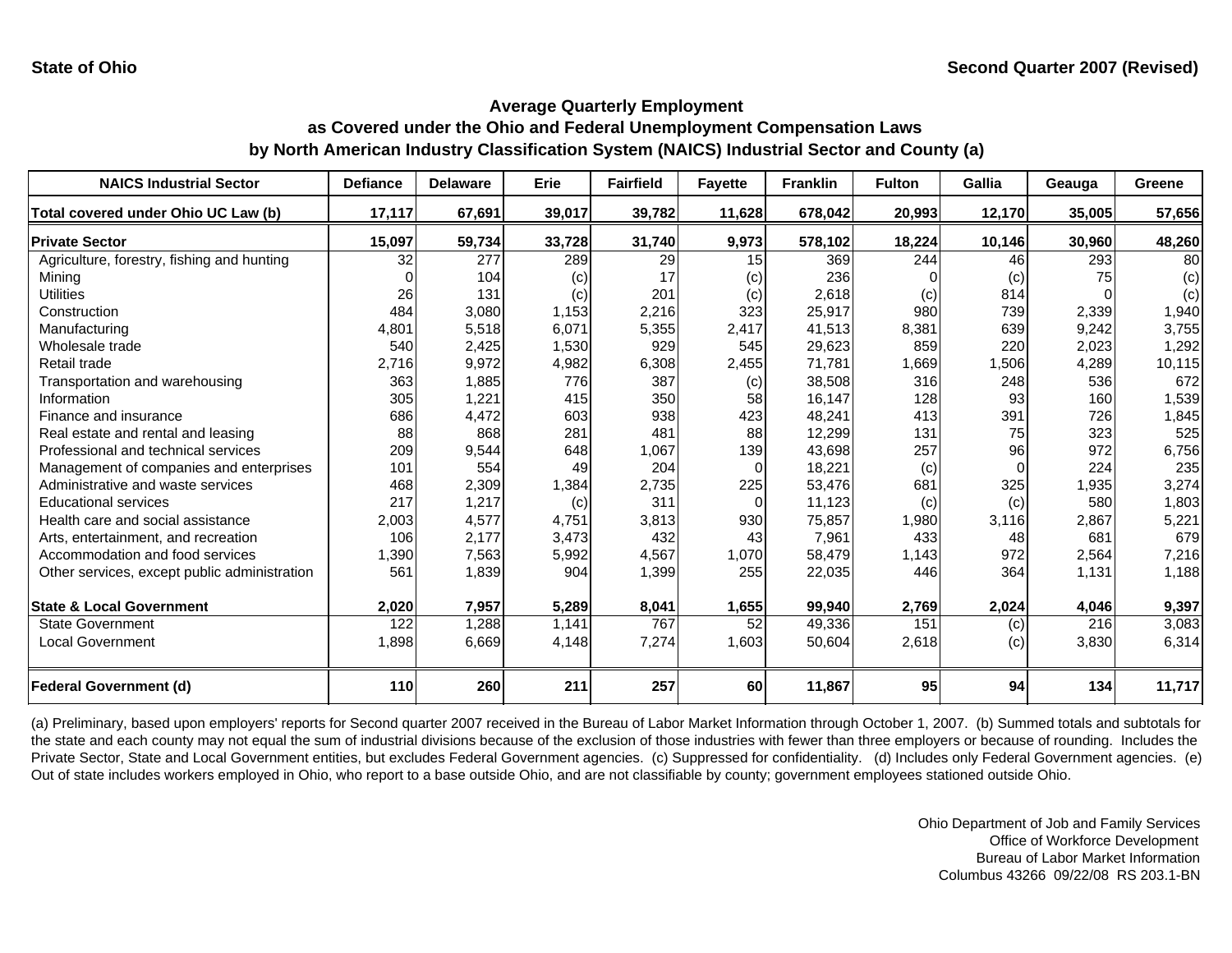| <b>NAICS Industrial Sector</b>               | <b>Guernsey</b> | <b>Hamilton</b> | <b>Hancock</b> | <b>Hardin</b> | <b>Harrison</b> | Henry  | Highland | <b>Hocking</b> | <b>Holmes</b> | <b>Huron</b> |
|----------------------------------------------|-----------------|-----------------|----------------|---------------|-----------------|--------|----------|----------------|---------------|--------------|
| Total covered under Ohio UC Law (b)          | 14,837          | 512,915         | 42,587         | 8,385         | 3,670           | 11,297 | 11,670   | 7,113          | 17,400        | 23,260       |
| <b>Private Sector</b>                        | 12,351          | 466,055         | 38,840         | 6,782         | 2,852           | 9,305  | 8,998    | 5,236          | 15,670        | 20,568       |
| Agriculture, forestry, fishing and hunting   | (c)             | 230             | (c)            | 88            | 23              | 89     | 32       | 31             | 181           | 585          |
| Minina                                       | 138             | 258             | (c)            |               | 274             |        | 70       | 215            | 121           | (c)          |
| <b>Utilities</b>                             | 44              | 1,344           | 105            | 55            | 17              | (c)    | 78       | (c)            | (c)           | (c)          |
| Construction                                 | 487             | 24,277          | 1,110          | 126           | 117             | 657    | 305      | 318            | 1,834         | 1,672        |
| Manufacturing                                | 3,167           | 57,048          | 11,347         | 2,288         | 671             | 3,440  | 2,440    | 1,050          | 6,316         | 7,426        |
| Wholesale trade                              | 359             | 26,501          | 1,036          | 240           | 136             | 297    | 276      | 72             | 727           | 732          |
| Retail trade                                 | 1.893           | 48,643          | 5,748          | 946           | 324             | 1,100  | 1,685    | 951            | 1,912         | 2,168        |
| Transportation and warehousing               | 227             | 12,858          | 2,097          | 123           | 102             | 719    | 192      | 104            | 491           | 949          |
| Information                                  | 134             | 9,474           | 437            | 85            | 18              | 109    | 351      | 44             | 91            | 303          |
| Finance and insurance                        | 275             | 23,407          | 696            | 203           | 78              | 295    | 465      | 189            | 346           | 479          |
| Real estate and rental and leasing           | 145             | 7,440           | 431            | 59            | (c)             | 65     | 76       | 93             | 49            | 154          |
| Professional and technical services          | 269             | 37,085          | 1,463          | 102           | 33              | 96     | 130      | 75             | 256           | 526          |
| Management of companies and enterprises      | (c)             | 26,533          | 560            | (c)           | (c)             | (c)    | (c)      | (c)            | 31            | 48           |
| Administrative and waste services            | 587             | 36,491          | 2,005          | 83            | 55              | 128    | 272      | 175            | 690           | 575          |
| <b>Educational services</b>                  | 51              | 10,507          | 953            | (c)           | (c)             | 54     | (c)      | 29             | (c)           | (c)          |
| Health care and social assistance            | 2,472           | 77,524          | 4,215          | 651           | 553             | 1,183  | 1,190    | 516            | 974           | 2,221        |
| Arts, entertainment, and recreation          | 67              | 8,477           | 326            | 90            | 61              | (c)    | 67       | 57             | 92            | 195          |
| Accommodation and food services              | 1,579           | 39,866          | 3,704          | 800           | 241             | 581    | 1,004    | 1,047          | 1,334         | 1,539        |
| Other services, except public administration | 330             | 18,093          | 1,109          | 256           | 69              | 436    | 281      | 263            | 183           | 707          |
| <b>State &amp; Local Government</b>          | 2,485           | 46,860          | 3,747          | 1,603         | 818             | 1,992  | 2,672    | 1,877          | 1,730         | 2,693        |
| <b>State Government</b>                      | 734             | (c)             | 204            | 43            | 30              | 35     | 123      | 375            | 48            | 95           |
| <b>Local Government</b>                      | 1,751           | (c)             | 3,543          | 1,560         | 788             | 1,957  | 2,549    | 1,502          | 1,682         | 2,598        |
| <b>Federal Government (d)</b>                | 115             | 9,481           | 175            | 86            | 71              | 125    | 115      | 51             | 73            | 139          |

(a) Preliminary, based upon employers' reports for Second quarter 2007 received in the Bureau of Labor Market Information through October 1, 2007. (b) Summed totals and subtotals for the state and each county may not equal the sum of industrial divisions because of the exclusion of those industries with fewer than three employers or because of rounding. Includes the Private Sector, State and Local Government entities, but excludes Federal Government agencies. (c) Suppressed for confidentiality. (d) Includes only Federal Government agencies. (e) Out of state includes workers employed in Ohio, who report to a base outside Ohio, and are not classifiable by county; government employees stationed outside Ohio.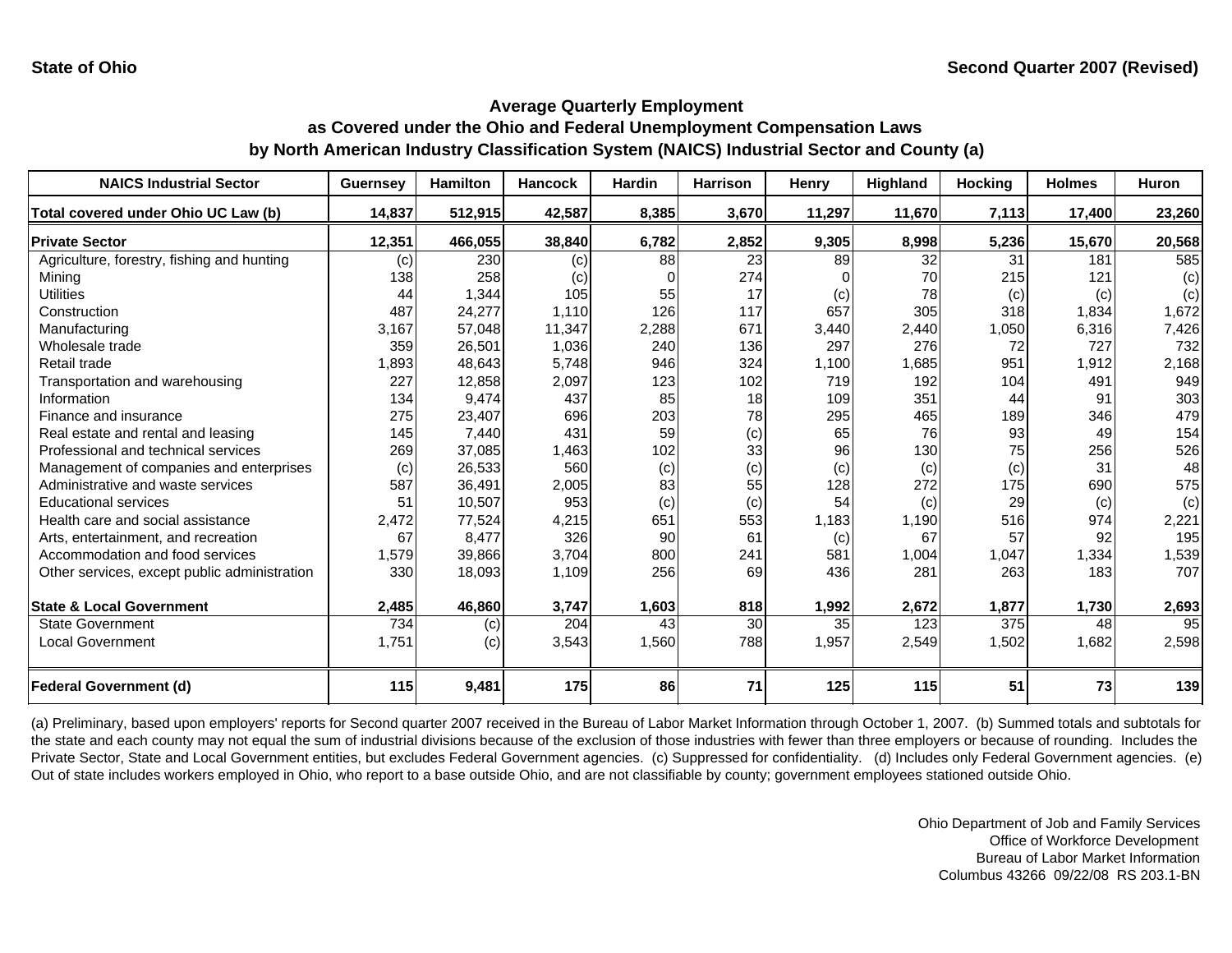| <b>NAICS Industrial Sector</b>               | <b>Jackson</b> | <b>Jefferson</b> | Knox   | Lake    | Lawrence | Licking | Logan  | Lorain | Lucas   | <b>Madison</b>   |
|----------------------------------------------|----------------|------------------|--------|---------|----------|---------|--------|--------|---------|------------------|
| Total covered under Ohio UC Law (b)          | 11,752         | 25,464           | 19,755 | 101,835 | 12,446   | 54,568  | 20,417 | 99,871 | 220,326 | 13,766           |
| <b>Private Sector</b>                        | 10,147         | 21,908           | 16,784 | 89,699  | 9,444    | 46,611  | 18,022 | 85,049 | 194,170 | 10,632           |
| Agriculture, forestry, fishing and hunting   | 77             | (c)              | 99     | 1,202   | (c)      | 325     | 94     | 1,081  | 529     | $\overline{111}$ |
| Mining                                       | 178            | 134              | 142    | 245     | (c)      | 112     | 37     | 29     | 70      |                  |
| <b>Utilities</b>                             | (c)            | 913              | 44     | 1,854   | 113      | 202     | (c)    | 376    | 574     | (c)              |
| Construction                                 | 443            | 1,512            | 777    | 4,424   | 632      | 3,736   | 627    | 5,364  | 10,286  | 486              |
| Manufacturing                                | 3,890          | 2,940            | 4,736  | 21,786  | 661      | 8,058   | 6,083  | 19,891 | 24,605  | 2,841            |
| Wholesale trade                              | 187            | 650              | 403    | 4,612   | 191      | 1,239   | 417    | 2,895  | 8,971   | 428              |
| Retail trade                                 | 1,602          | 3,598            | 2,441  | 14,172  | 2,275    | 7,472   | 1,941  | 13,826 | 25,729  | 1,893            |
| Transportation and warehousing               | 131            | 408              | 200    | 979     | 822      | 1,675   | 1,356  | 2,026  | 8,864   | 918              |
| Information                                  | 90             | 577              | 296    | 801     | 90       | 504     | 113    | 1,226  | 3,015   | 45               |
| Finance and insurance                        | 362            | 476              | 397    | 2,234   | 336      | 2,264   | 327    | 2,026  | 6,850   | 172              |
| Real estate and rental and leasing           | 74             | 345              | 188    | 965     | 78       | 647     | 227    | 1,007  | 2,687   | 100              |
| Professional and technical services          | 154            | 496              | 273    | 3,406   | 233      | 1,536   | 721    | 2,426  | 9,153   | 562              |
| Management of companies and enterprises      | 46             | (c)              | 87     | 1,079   | 53       | 1,338   | (c)    | 573    | 4,231   | 15               |
| Administrative and waste services            | 345            | 1,589            | 422    | 5,198   | 393      | 2,590   | 2,018  | 4,587  | 14,853  | 621              |
| <b>Educational services</b>                  | (c)            | 553              | 1,227  | 1,618   | 49       | 1,219   | 42     | 2,292  | 3,851   | (c)              |
| Health care and social assistance            | 1,119          | 4,522            | 2,594  | 10,947  | 2,142    | 5,910   | 1,943  | 12,530 | 37,983  | 1,134            |
| Arts, entertainment, and recreation          | 36             | 350              | 187    | 1,275   | 52       | 851     | 185    | 1,364  | 3,771   | 54               |
| Accommodation and food services              | 1,108          | 2,016            | 1,607  | 9,362   | 995      | 5,429   | 1,251  | 8,277  | 19,560  | 1,021            |
| Other services, except public administration | 243            | 788              | 664    | 3,540   | 322      | 1,506   | 595    | 3,253  | 8,588   | 172              |
| <b>State &amp; Local Government</b>          | 1,605          | 3,556            | 2,972  | 12,136  | 3,002    | 7,957   | 2,394  | 14,822 | 26,157  | 3,134            |
| <b>State Government</b>                      | 190            | 108              | (c)    | 157     | 340      | 1,111   | 92     | 1,254  | 7,494   | 1,367            |
| <b>Local Government</b>                      | 1,415          | 3,448            | (c)    | 11,979  | 2,662    | 6,846   | 2,302  | 13,568 | 18,663  | 1,767            |
| <b>Federal Government (d)</b>                | 71             | 229              | 115    | 449     | 137      | 520     | 147    | 1,139  | 1,948   | 85               |

(a) Preliminary, based upon employers' reports for Second quarter 2007 received in the Bureau of Labor Market Information through October 1, 2007. (b) Summed totals and subtotals for the state and each county may not equal the sum of industrial divisions because of the exclusion of those industries with fewer than three employers or because of rounding. Includes the Private Sector, State and Local Government entities, but excludes Federal Government agencies. (c) Suppressed for confidentiality. (d) Includes only Federal Government agencies. (e) Out of state includes workers employed in Ohio, who report to a base outside Ohio, and are not classifiable by county; government employees stationed outside Ohio.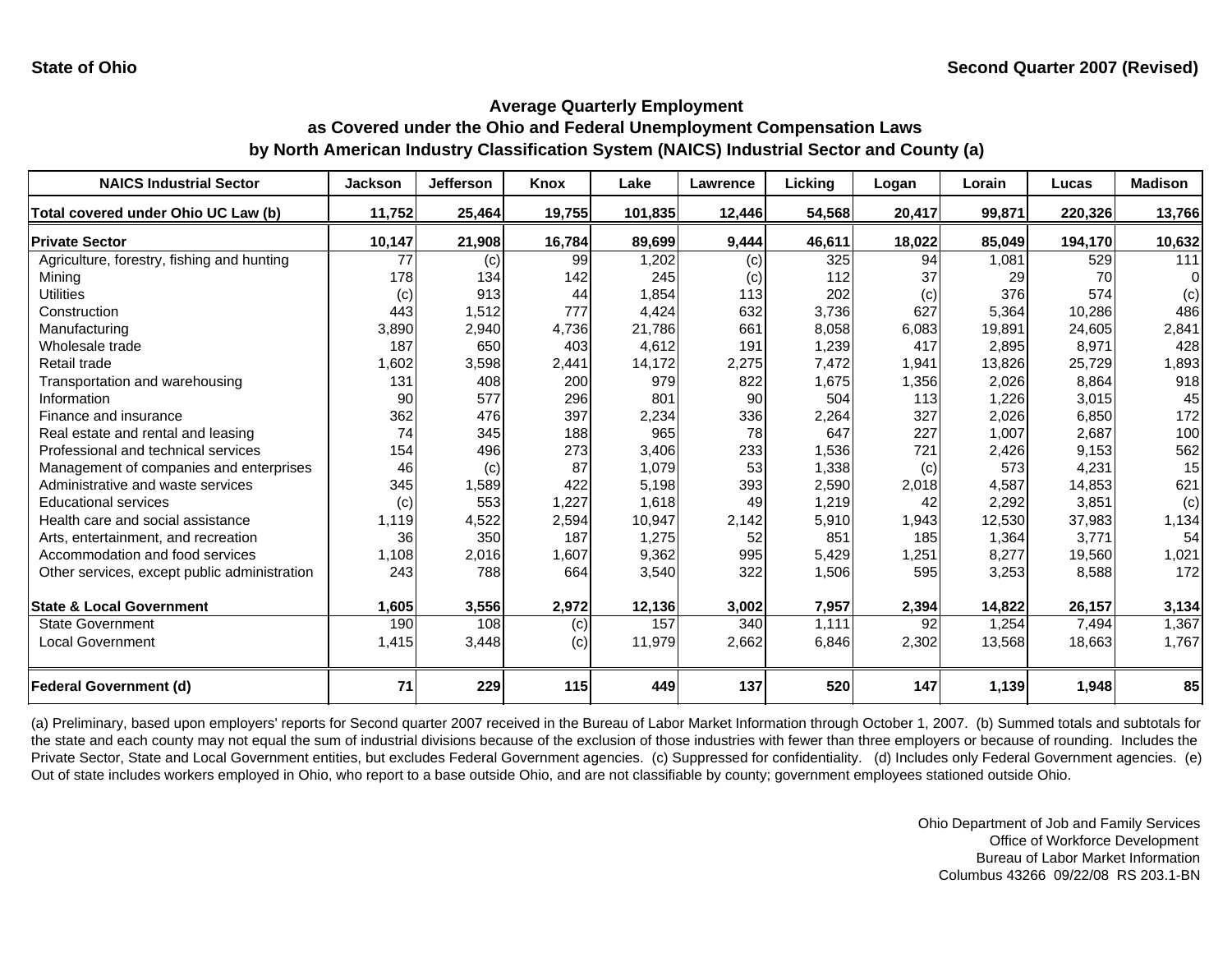| <b>NAICS Industrial Sector</b>               | <b>Mahoning</b> | <b>Marion</b> | <b>Medina</b> | <b>Meigs</b>    | <b>Mercer</b> | Miami  | <b>Monroe</b> | Montgomery | <b>Morgan</b> | <b>Morrow</b> |
|----------------------------------------------|-----------------|---------------|---------------|-----------------|---------------|--------|---------------|------------|---------------|---------------|
| Total covered under Ohio UC Law (b)          | 104,021         | 27,976        | 61,527        | 3,784           | 17,278        | 41,499 | 3,562         | 265,660    | 2,405         | 5,723         |
| <b>Private Sector</b>                        | 90,414          | 22,264        | 54,167        | 2,732           | 14,616        | 36,449 | 2,742         | 236,118    | 1,693         | 4,047         |
| Agriculture, forestry, fishing and hunting   | 141             | 88            | 201           | 127             | 413           | 136    | 18            | 254        | (c)           | 21            |
| Mining                                       | 271             | (c)           | (c)           | 146             | (c)           | 53     | 59            | (c)        | 27            | 35            |
| <b>Utilities</b>                             | 390             | (c)           | (c)           | (c)             | (c)           | (c)    | 26            | (c)        | (c)           | (c)           |
| Construction                                 | 5,496           | 842           | 3,573         | 264             | 888           | 2,005  | 155           | 10,425     | 134           | 371           |
| Manufacturing                                | 10,305          | 7,359         | 10,155        | (c)             | 4,989         | 9,993  | (c)           | 36,408     | 353           | 1,201         |
| Wholesale trade                              | 4,938           | 648           | 2,913         | 72              | 612           | 2,039  | 39            | 9,592      | 79            | 88            |
| Retail trade                                 | 14,668          | 3,132         | 8,785         | 617             | 1,992         | 5,157  | 358           | 26,326     | 297           | 718           |
| Transportation and warehousing               | 3,788           | 648           | 2,977         | 27              | 1,057         | 1,657  | 99            | 7,889      | (c)           | 51            |
| Information                                  | 2,077           | (c)           | 537           | (c)             | 180           | 310    | (c)           | 9,005      | 33            | 62            |
| Finance and insurance                        | 3,047           | 540           | 1,242         | 159             | 600           | 955    | 396           | 11,688     | 99            | 86            |
| Real estate and rental and leasing           | 1,212           | 223           | 788           | 16 <sup>1</sup> | 168           | 380    | 8             | 3,746      |               | 36            |
| Professional and technical services          | 3,228           | 550           | 2,245         | 63              | 278           | 795    | 38            | 13,062     | 51            | 83            |
| Management of companies and enterprises      | 869             | 189           | 2,672         | (c)             | 17            | (c)    | $\Omega$      | 4,763      | (c)           | $\Omega$      |
| Administrative and waste services            | 7,681           | 912           | 3,273         | 146             | 304           | 2,537  | 160           | 17,941     | (c)           | 98            |
| <b>Educational services</b>                  | 1,308           | 114           | 364           | (c)             | 65            | 192    | 39            | 6.475      | $\Omega$      | (c)           |
| Health care and social assistance            | 16,686          | 3,052         | 6,036         | 463             | 1,012         | 4,357  | 143           | 43,221     | 336           | 575           |
| Arts, entertainment, and recreation          | 900             | 207           | 1,200         | (c)             | 176           | 305    | 8             | 2,833      | 10            | 77            |
| Accommodation and food services              | 9,740           | 1,983         | 5,458         | 386             | 1,192         | 3,490  | 109           | 22,740     | 166           | 423           |
| Other services, except public administration | 3,670           | 804           | 1,669         | 82              | 653           | 1,262  | 108           | 8,805      | 51            | 73            |
|                                              |                 |               |               |                 |               |        |               |            |               |               |
| <b>State &amp; Local Government</b>          | 13,607          | 5,712         | 7,360         | 1,052           | 2,662         | 5,049  | 820           | 29,542     | 711           | 1,676         |
| <b>State Government</b>                      | 3,311           | 1,462         | 171           | 41              | 147           | 130    | 39            | 1,865      | 58            | 83            |
| <b>Local Government</b>                      | 10,296          | 4,250         | 7,189         | 1,011           | 2,515         | 4,919  | 781           | 27,677     | 653           | 1,593         |
| <b>Federal Government (d)</b>                | 1,333           | 142           | 362           | 75              | 100           | 208    | 54            | 4,779      | 35            | 62            |

(a) Preliminary, based upon employers' reports for Second quarter 2007 received in the Bureau of Labor Market Information through October 1, 2007. (b) Summed totals and subtotals for the state and each county may not equal the sum of industrial divisions because of the exclusion of those industries with fewer than three employers or because of rounding. Includes the Private Sector, State and Local Government entities, but excludes Federal Government agencies. (c) Suppressed for confidentiality. (d) Includes only Federal Government agencies. (e) Out of state includes workers employed in Ohio, who report to a base outside Ohio, and are not classifiable by county; government employees stationed outside Ohio.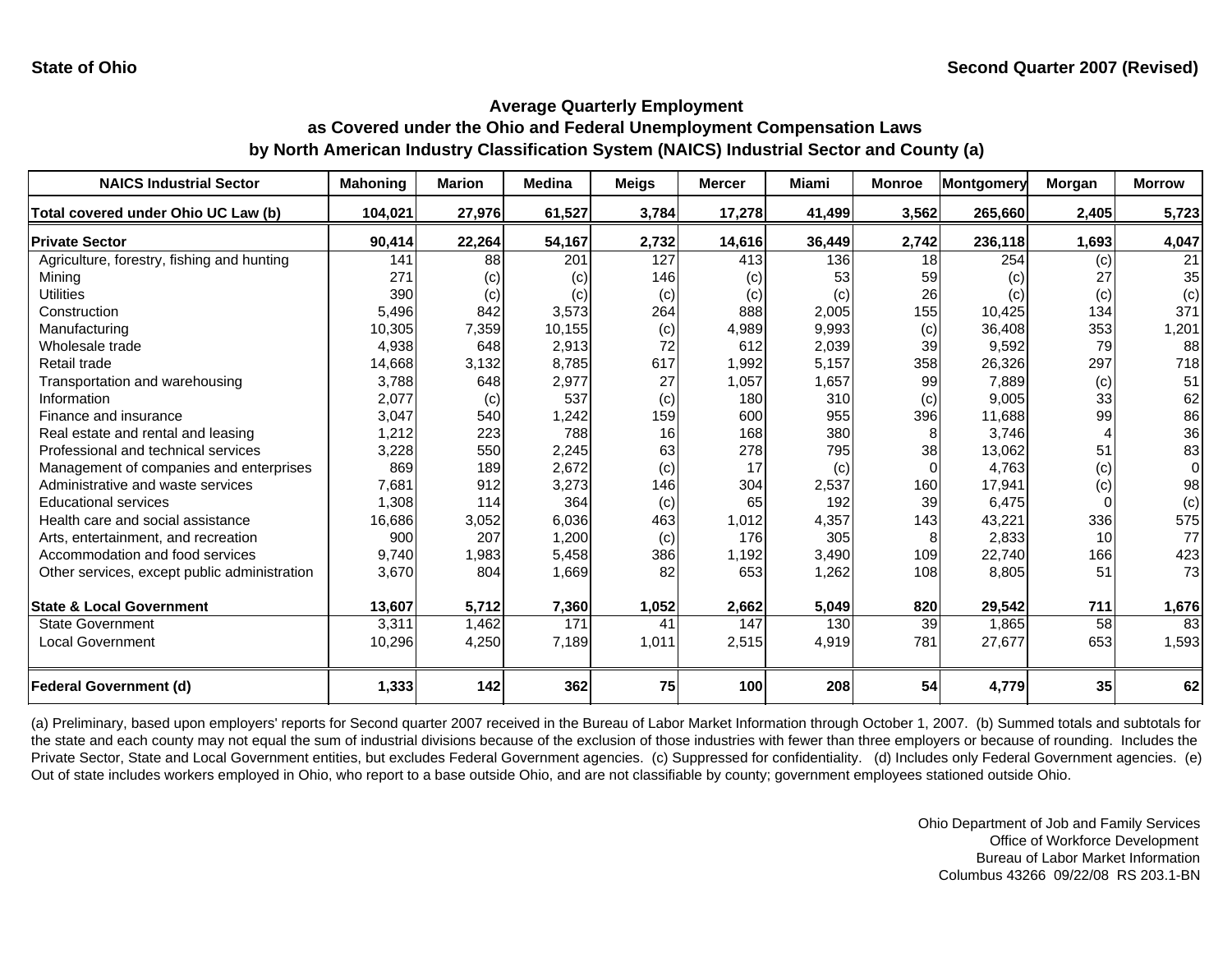| <b>NAICS Industrial Sector</b>               | <b>Muskingum</b> | <b>Noble</b> | <b>Ottawa</b> | <b>Paulding</b> | Perry | Pickaway | <b>Pike</b>    | Portage | <b>Preble</b> | Putnam   |
|----------------------------------------------|------------------|--------------|---------------|-----------------|-------|----------|----------------|---------|---------------|----------|
| Total covered under Ohio UC Law (b)          | 34,333           | 3,227        | 14,679        | 5,368           | 6,084 | 14,826   | 9,788          | 54,137  | 10,957        | 11,457   |
| <b>Private Sector</b>                        | 29,388           | 2,168        | 12,488        | 4,213           | 4,169 | 10,618   | 8,062          | 41,920  | 9,159         | 9,641    |
| Agriculture, forestry, fishing and hunting   | 21               | (c)          | 155           | 314             | 13    | 105      | $\overline{c}$ | 199     | 100           | 136      |
| Minina                                       | 368              | 151          | 159           | (c)             | 258   | (c)      | (c)            | 372     | (c)           | (c)      |
| <b>Utilities</b>                             | 199              | 12           | (c)           | (c)             | 28    | 61       | (c)            | 30      | (c)           | (c)      |
| Construction                                 | 1,041            | 113          | 587           | 178             | 441   | 804      | 649            | 2,323   | 417           | 1,035    |
| Manufacturing                                | 4,831            | 490          | 2,405         | 1,781           | 929   | 2,414    | 3,087          | 11,815  | 3,280         | 3,114    |
| Wholesale trade                              | 1,137            | 95           | 280           | 156             | 75    | 441      | 93             | 2,912   | 432           | 244      |
| Retail trade                                 | 5,475            | 353          | 1,948         | 440             | 636   | 1,611    | 1,015          | 5,649   | 1,311         | 1,242    |
| Transportation and warehousing               | 1,329            | 72           | 424           | 106             | 71    | 199      | 119            | 950     | 157           | 369      |
| Information                                  | 465              | 16           | 90            | 22              | 36    | 64       | 47             | 411     | 41            | 91       |
| Finance and insurance                        | 884              | 77           | 380           | 95              | 192   | 330      | 179            | 766     | 225           | 332      |
| Real estate and rental and leasing           | 277              | (c)          | 164           | 31              | 32    | 113      | 55             | 528     | 87            | 44       |
| Professional and technical services          | 544              | 28           | 188           | 60              | 104   | 400      | 168            | 1,287   | 179           | 230      |
| Management of companies and enterprises      | 109              | $\Omega$     | (c)           | $\Omega$        | (c)   | 85       | (c)            | 868     |               | $\Omega$ |
| Administrative and waste services            | 975              | (c)          | 210           | 54              | 70    | 643      | 471            | 1,579   | 450           | 320      |
| <b>Educational services</b>                  | 621              |              | (c)           | (c)             | (c)   | (c)      | 21             | 598     | (c)           | 133      |
| Health care and social assistance            | 6,164            | 534          | 1,479         | 445             | 630   | 1,694    | 1,056          | 3,624   | 1,203         | 895      |
| Arts, entertainment, and recreation          | 356              | (c)          | 745           | (c)             | 47    | 228      | 28             | 1,434   | 85            | 100      |
| Accommodation and food services              | 3,273            | 131          | 1,976         | 311             | 397   | 1,087    | 769            | 4,888   | 780           | 886      |
| Other services, except public administration | 1,317            | 66           | 406           | 128             | 155   | 308      | 148            | 1,688   | 326           | 451      |
|                                              |                  |              |               |                 |       |          |                |         |               |          |
| <b>State &amp; Local Government</b>          | 4,944            | 1,059        | 2,191         | 1,155           | 1,915 | 4,208    | 1,726          | 12,217  | 1,798         | 1,817    |
| <b>State Government</b>                      | 422              | (c)          | 211           | 32              | 47    | 1,501    | 74             | (c)     | 101           | 57       |
| <b>Local Government</b>                      | 4,522            | (c)          | 1,980         | 1,123           | 1,868 | 2,707    | 1,652          | (c)     | 1,697         | 1,760    |
| <b>Federal Government (d)</b>                | 286              | 30           | 184           | 54              | 76    | 94       | 75             | 297     | 91            | 81       |

(a) Preliminary, based upon employers' reports for Second quarter 2007 received in the Bureau of Labor Market Information through October 1, 2007. (b) Summed totals and subtotals for the state and each county may not equal the sum of industrial divisions because of the exclusion of those industries with fewer than three employers or because of rounding. Includes the Private Sector, State and Local Government entities, but excludes Federal Government agencies. (c) Suppressed for confidentiality. (d) Includes only Federal Government agencies. (e) Out of state includes workers employed in Ohio, who report to a base outside Ohio, and are not classifiable by county; government employees stationed outside Ohio.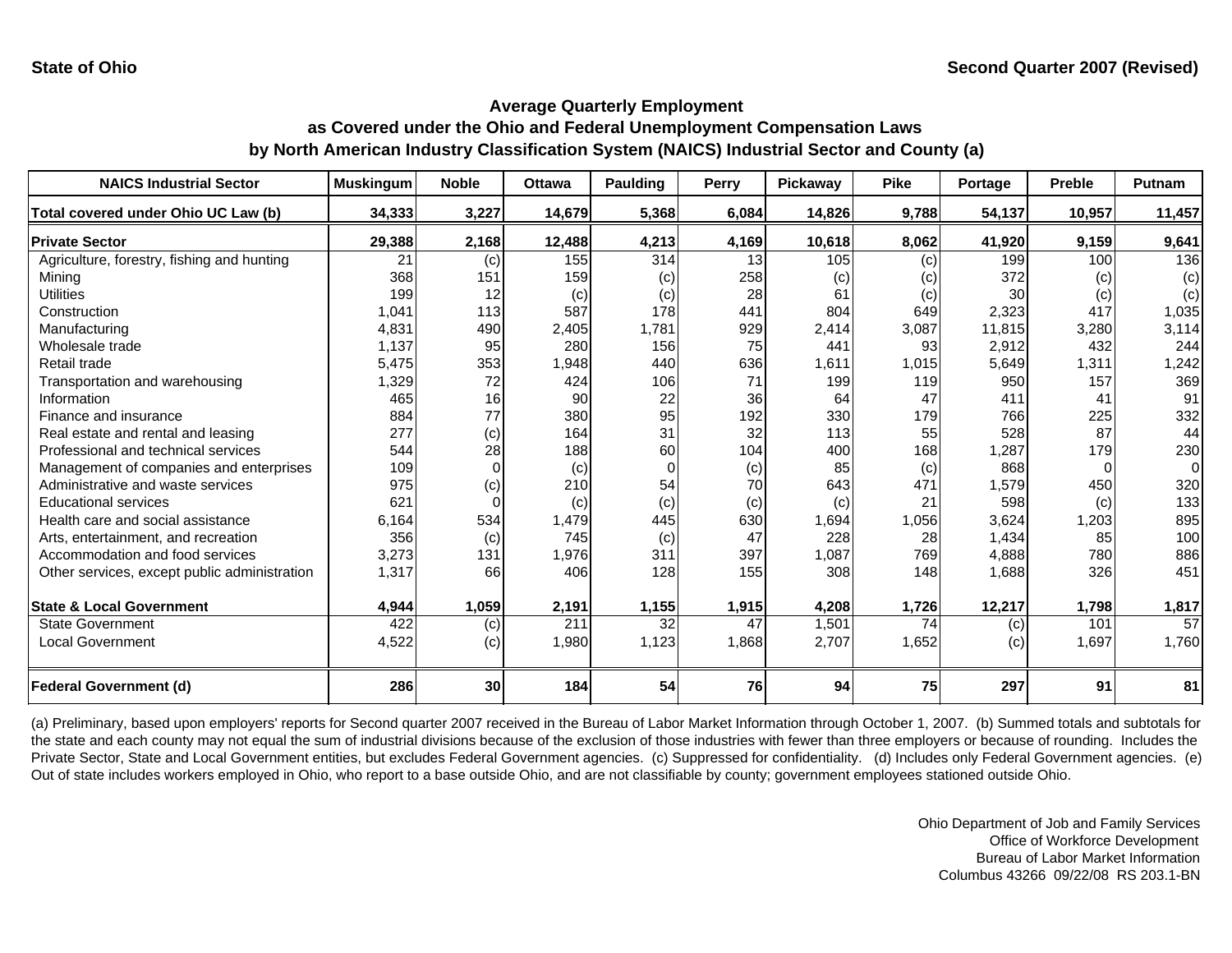| <b>NAICS Industrial Sector</b>               | <b>Richland</b> | <b>Ross</b> | <b>Sandusky</b> | <b>Scioto</b> | Seneca | <b>Shelby</b> | <b>Stark</b> | <b>Summit</b> | <b>Trumbull</b> | <b>Tuscarawas</b> |
|----------------------------------------------|-----------------|-------------|-----------------|---------------|--------|---------------|--------------|---------------|-----------------|-------------------|
| Total covered under Ohio UC Law (b)          | 56,341          | 25,675      | 26,718          | 24,032        | 21,277 | 30,801        | 162,166      | 271,395       | 79,595          | 36,354            |
| <b>Private Sector</b>                        | 48,106          | 20,583      | 23,380          | 18,867        | 18,288 | 28,063        | 143,410      | 241,999       | 69,808          | 31,741            |
| Agriculture, forestry, fishing and hunting   | 138             | 64          | 185             | (c)           | 123    | 82            | 236          | 150           | 50              | 121               |
| Mining                                       | (c)             | 30          | (c)             | (c)           | 116    | (c)           | 312          | 88            | 36              | 444               |
| Utilities                                    | (c)             | 176         | 43              | 133           | 118    | (c)           | 519          | 1,223         | 200             | 66                |
| Construction                                 | 2,112           | 931         | 1,018           | 1,295         | 1,154  | 1,484         | 7,666        | 11,537        | 2,943           | 1,614             |
| Manufacturing                                | 12,669          | 4,102       | 8,889           | 1,994         | 5,256  | 13,671        | 29,467       | 34,938        | 16,734          | 8,194             |
| Wholesale trade                              | 2,026           | 592         | 646             | 357           | 618    | 1,796         | 6,272        | 14,471        | 2,315           | 1,379             |
| Retail trade                                 | 7,443           | 3,842       | 2,867           | 3,062         | 2,086  | 2,553         | 20,507       | 32,171        | 11,366          | 4,704             |
| Transportation and warehousing               | .258            | 450         | 332             | 430           | 445    | 1,069         | 3,133        | 8,560         | 2,474           | 950               |
| Information                                  | 1,056           | 410         | 173             | 266           | 195    | 220           | 2,055        | 4,126         | 765             | 473               |
| Finance and insurance                        | ,226            | 576         | 543             | 534           | 699    | 367           | 6,113        | 9,187         | 1,844           | 804               |
| Real estate and rental and leasing           | 448             | 172         | 365             | 234           | (c)    | 227           | 1,538        | 2,916         | 1.187           | 308               |
| Professional and technical services          | 1,022           | 364         | 382             | 465           | 371    | 300           | 4,642        | 13,056        | 1,597           | 1,186             |
| Management of companies and enterprises      | 52              | 219         | 241             | 44            | (c)    |               | 1,012        | 12,794        | 666             | 97                |
| Administrative and waste services            | 3,122           | 1,205       | 1,163           | 350           | 764    | 1,952         | 8,811        | 20,310        | 4,454           | 1,519             |
| <b>Educational services</b>                  | 456             | 119         | (c)             | 190           | 884    | 158           | 2,806        | 3,464         | 528             | 195               |
| Health care and social assistance            | 7,646           | 3,878       | 2,975           | 6,354         | 2,502  | 1,886         | 25,609       | 38,713        | 12,371          | 4,494             |
| Arts, entertainment, and recreation          | 563             | 249         | 373             | 157           | 212    | 107           | 1,824        | 3,889         | 1,054           | 374               |
| Accommodation and food services              | 4,898           | 2,561       | 2,219           | 2,478         | 1,611  | 1,464         | 14,788       | 22,020        | 6,811           | 3,518             |
| Other services, except public administration | 1,803           | 642         | 733             | 467           | 729    | 659           | 6,099        | 8,387         | 2,413           | 1,300             |
|                                              |                 |             |                 |               |        |               |              |               |                 |                   |
| <b>State &amp; Local Government</b>          | 8,235           | 5,092       | 3,339           | 5,165         | 2,989  | 2,738         | 18,757       | 29,395        | 9,787           | 4,614             |
| <b>State Government</b>                      | 1,654           | 1,680       | 210             | 1,769         | 506    | 309           | 1,425        | 4,772         | 877             | 430               |
| <b>Local Government</b>                      | 6,581           | 3,412       | 3,129           | 3,396         | 2,483  | 2,429         | 17,332       | 24,623        | 8,910           | 4,184             |
|                                              |                 |             |                 |               |        |               |              |               |                 |                   |
| <b>Federal Government (d)</b>                | 620             | 1,305       | 116             | 186           | 137    | 93            | 1,116        | 1,983         | 460             | 219               |

(a) Preliminary, based upon employers' reports for Second quarter 2007 received in the Bureau of Labor Market Information through October 1, 2007. (b) Summed totals and subtotals for the state and each county may not equal the sum of industrial divisions because of the exclusion of those industries with fewer than three employers or because of rounding. Includes the Private Sector, State and Local Government entities, but excludes Federal Government agencies. (c) Suppressed for confidentiality. (d) Includes only Federal Government agencies. (e) Out of state includes workers employed in Ohio, who report to a base outside Ohio, and are not classifiable by county; government employees stationed outside Ohio.